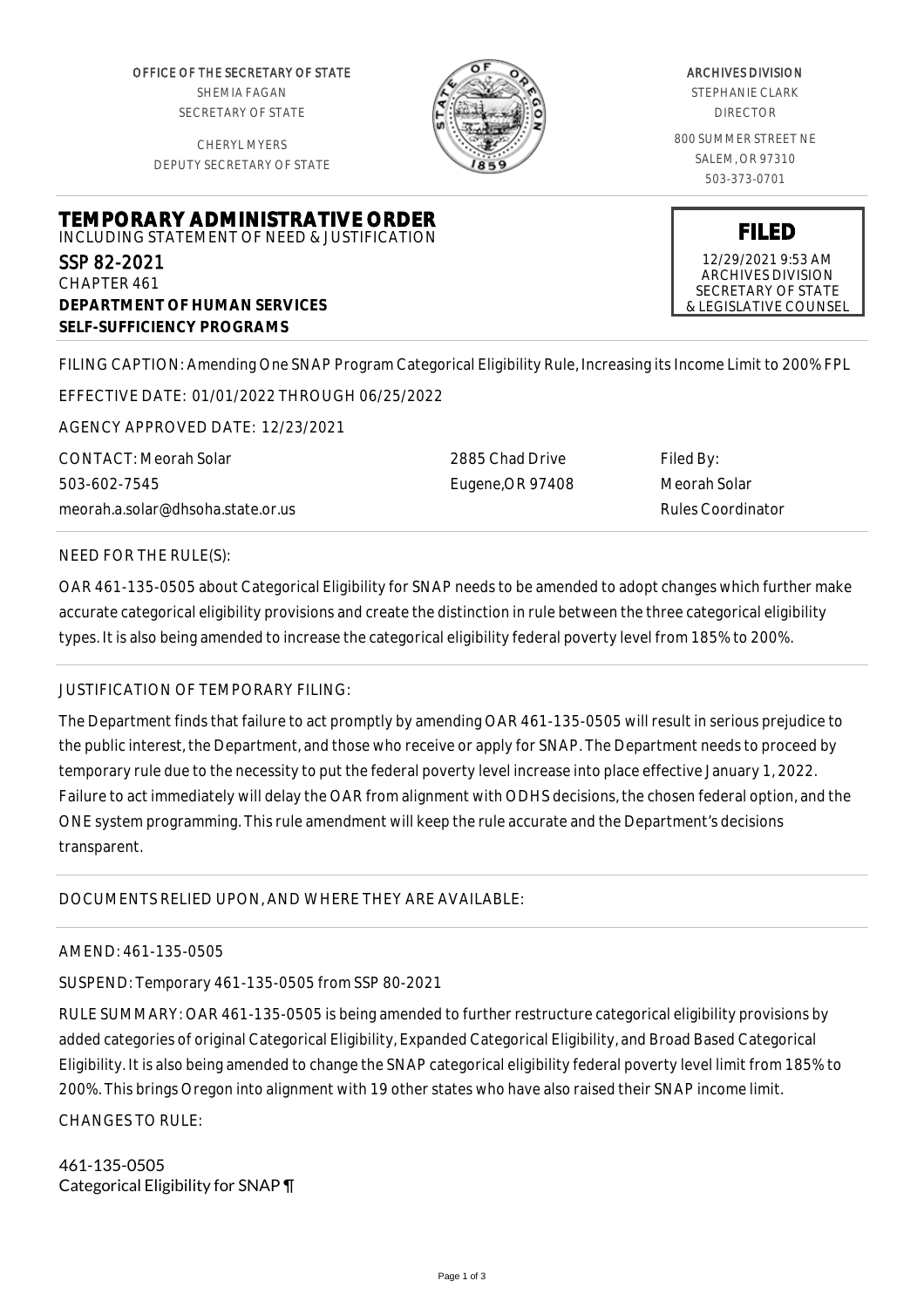(1) Individuals and categorical eligibility.¶

 $(a)$  Except as provided under sections (2) and (3 $c$ ) of this rulesection, an individual is categorically eligible for SNAP benefits if the individual has countable income (see OAR 461-140-0010) less than 185 percent of the federal poverty level (see OAR 461-155-0180) and:¶

(a) Receives or is authorized to receive GA or SSI benefits;:¶

(A) Under original Categorical Eligibility (CE) regulations, when they receive or are authorized to receive:¶ (i) Temporary Assistance to Needy Families (TANF) cash assistance,¶

(ii) General Assistance (GA), or¶

(iii) Supplemental Security Income (SSI).¶

(B) Under Expanded Categorical Eligibility (ECE) regulations -¶

(bi) IsWhen deemed to be receiving SSI under Section 1619(a) or 1619(b) of the Social Security Act (42 U.S.C. 1382h(a) or (b)); or¶

(e) Rii) When they receives or isare authorized to receive cash, in-kind benefits, or services funded either under Title IV-A of the Social Security Act or by the state as part of the TANF maintenance of effort<del>, which includes: T</del> (A) A pamphlet about Information and Referral Services;¶

(B) Employment Related Day Care (ERDC);¶

(C) Temporary Assistance to Needy Families (TANF) cash assistance; and¶

 $\oplus$ :

(I) Employment Related Day Care (ERDC); or¶

(II) TANF-related programs:¶

(i) Pre-TANF,¶

 $(H<sup>i</sup>)$  TA-DVS. $\P$ 

(iii) TANF-JOBS Plus,¶

 $\overleftrightarrow{\mathbf{u}}$  Housing Stabilization Program through Housing and Community Services;, and  $\overline{\mathbf{H}}$ 

 $\leftrightarrow$  Employment Payments. $\P$ 

(2b) An individual may not be categorically eligible for SNAP benefits in either of the following circumstances:For the purposes of categorical eligibility, every individual filing group (see OAR 461-110-0370) member:¶

(A) Of ERDC and TA-DVS programs are considered receiving the benefits of the program.¶

(B) Eligible for transition services or the TA-DVS program is considered receiving benefits for the entire period of eligibility even if benefits are not received during each month of that period. I

(ac) The individual isfollowing individuals shall not be categorically eligible for SNAP benefits:¶

(A) Those disqualified from receiving SNAP benefits because of an established intentional program violation under OAR 461-195-0611.¶

(bB) The individual is a primary person (see OAR 461-001-0015) disqualified from receiving SNAP benefits for failure to comply with a SNAP employment and training requirement under OAR 461-130-0315.¶

(32) A fFiling group (see OAR 461-110-0530) may not beand categorical eligibility.¶

(a) Except as provided under subsections (b) and (c) of this section, a filing group is categorically eligible for SNAP benefits in either:¶

(A) Under CE when all members of the following circumstances:¶

(a) The filing group has liquid assets from lottery or gambling winnings equal to or in excess of the resource limit listed in OAR 461-160-0015(7). For the purposes of this rule, liquid assets are assets that are easily accessible and do not need to be sold to access iling group meet the CE provisions under paragraph  $(1)(a)(A)$  of this rule;  $\P$ (B) Under ECE when one of the following is met:¶

(i) All members meet the ECE provisions under paragraph  $(1)(a)(B)$  of this rule, or  $\P$ 

(ii) All members meet either CE or ECE provisions under subsection (1)(a) of this rule with at least one member meeting CE provisions and at least one meeting ECE provisions.¶

(C) Under Broad Based Categorically Eligible (BBCE) when at least one member meets neitheir value.¶ (b) An applicant filing group that lost SNAP eligibility due to receipt of lottery or gambling winnings as described under (3)(a) of this rule.¶

(4) For an entire filing group to be categorically eligible for SNAP benefits, it must contain only clients who are categorically eligible. For the purpose of determining who isCE nor ECE provisions, but the filing group meets all of the following:¶

(i) Has received, or will receive upon approval, the pamphlet about Information and Referral Services. The receipt of the Information and Referral services pamphlet by one member of the filing group is considered received by the entire group.¶

(ii) The countable income (see OAR 461-140-0010) is less than 200 percent of the federal poverty level (see OAR 461-155-0180). If there are filing group members who are ineligible or disqualified for SNAP (see OAR 461-160- 0410), to determine categorically eligible for SNAP benefits, in the ERDC and TA-DVS programs all members of the filing group are considered receiving the benefits of the program even if not all members receive the benefit.